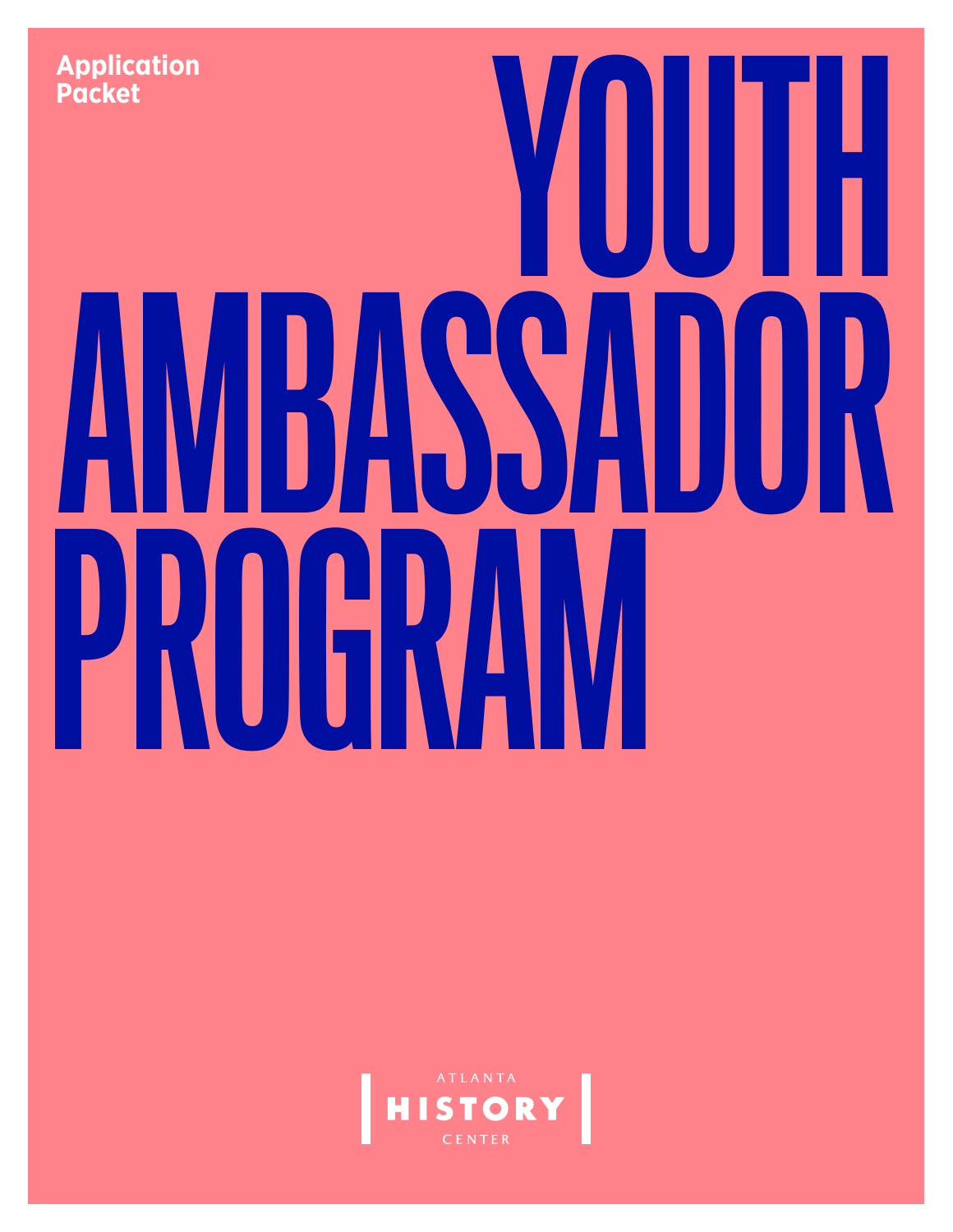130 West Paces Ferry Rd Atlanta, GA 30305

**Hours** 

Tuesday–Sunday 9am–4pm

### **Youth Ambassador Program**

Dear School Administrator,

Atlanta History Center has been hard at work to help break down barriers and unite Atlantans through history. Not only has our 33 acre campus undergone some exciting transformations, but we are also looking for meaningful, relevant, and engaging ways to fulfill our mission to connect people, history, and culture.

One of those iniatives is an exciting new volunteer program for high school students. Atlanta History Center is launching our Youth Ambassador Program to introduce students ages 15–19 to museums, historic houses, public gardens, and curation. This is a unique opportunity for students interested in not only museums, public gardens, and community outreach, but also for anyone looking to gain broadly applicable skills that have become a necessity for those entering today's professional workforce. Participating volunteers will be better prepared for a variety of disciplines, no matter their future career path.

Youth Ambassadors will be stationed at the Atlanta History Center Buckhead Campus located at 130 West Paces Ferry Road NW, Atlanta, GA 30305. Enclosed please find information about the program, including a Frequently Asked Questions page and a copy of our application. We are currently accepting applications through April 15th.

Please distribute to any students who you think may be interested in this program. If you have any questions, please feel free to contact us.

Best,

Volunteer Services Volunteerservices@AtlantaHistoryCenter.com 404. 814.4045

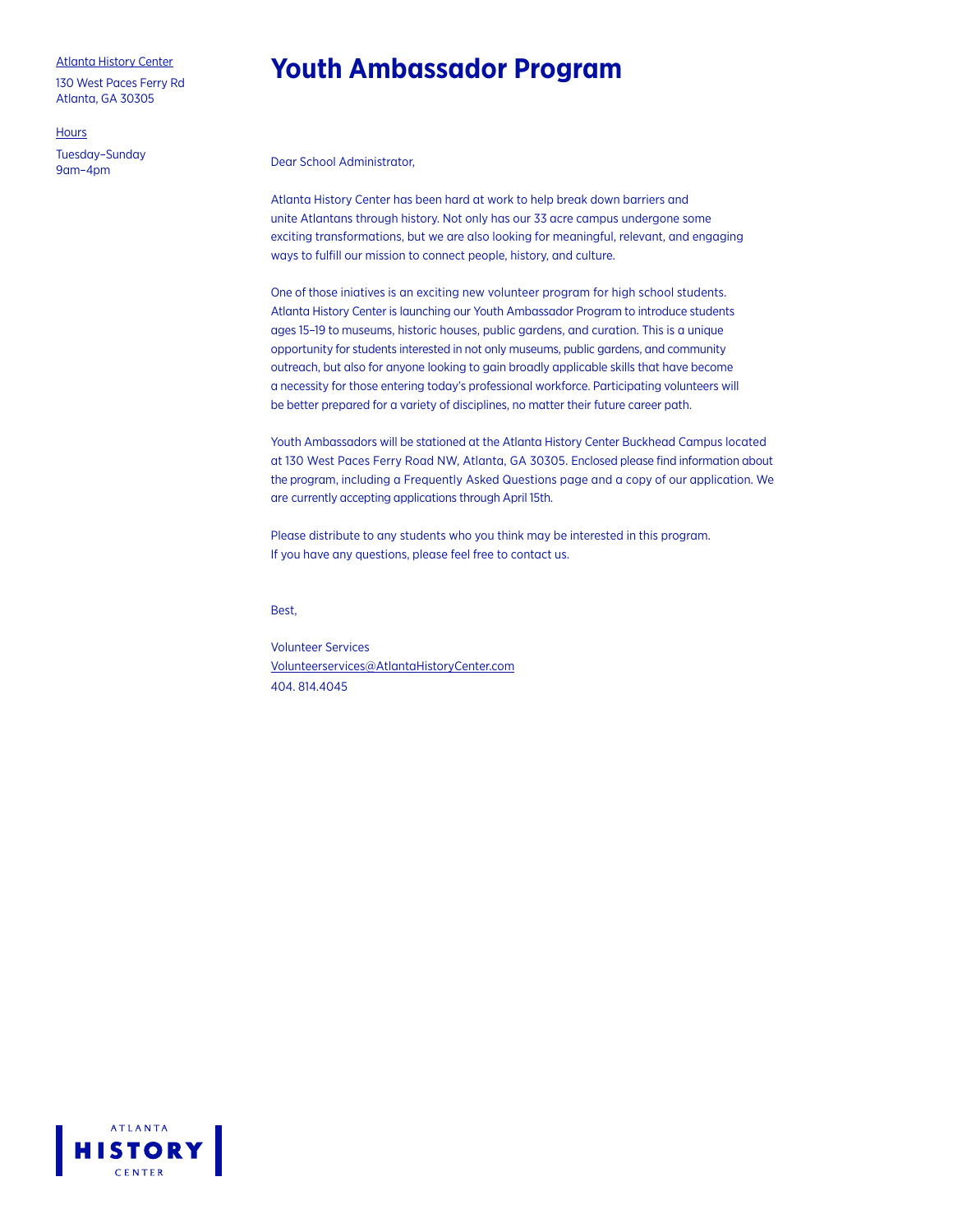130 West Paces Ferry Rd Atlanta, GA 30305

#### **Hours**

Tuesday–Sunday 9am–4pm

### **Youth Ambassador Program**

Dear Student,

Thank you for your interest in joining the Youth Ambassadors of the Atlanta History Center (AHC). We are excited about the participation of the Youth Ambassadors in AHC activities. The Youth Ambassador Program is a unique "education through service" program designed to attract a dynamic service–oriented group of young people who have an interest not only in helping the Atlanta History Center, but also engaging their community. Youth Ambassadors will gain experience in historic houses, administration, guest services, curation, public history programs, and much more. The program is open to 9th to 12th grade students (age 15–19). The program runs a full year from April to April. Students commit to one school year minimum of 50 volunteer hours through community outreach opportunities and AHC events. The mission of the Youth Ambassadors is to connect people, culture, and history by expanding historical knowledge, promoting discussion, and engaging Atlanta's youth.

As a Youth Ambassador, you will have the opportunity to participate in various events and activities throughout the year. Your involvement may include, but is not limited to, providing support for our Goizueta Gardens staff or Public Programs Departments, creating a fun yet educational environment for AHC visitors, and promoting awareness of the AHC and its purpose.

To be considered for a Youth Ambassador position, you will need to submit the following to volunteer services, volunteerservices@atlantahistorycenter.com or by post c/o volunteer services, no later than April 15th.

- 1. Youth Ambassador Application
- 2. School Recommendation Form and letter of recommendation from two academic sources
- 3. Letter of Interest/Personal Statement and Essay Questions

Youth Ambassadors will be required to make a minimum 1 school year commitment. Youth Ambassadors will also be expected to perform a minimum 50 volunteer hours, and/or support 4 key programs and high volume times (weekends). There is also a mandatory training and orientation session. Please make sure that you will be able to make time for these activities as participation is critical to your success and enjoyment of this interactive program.

We emphasize communication and consistency. We recognize High School students have several commitments and club activities, but ask that you take your position as a Youth Ambassador (YA) seriously. The Youth Ambassadors meet once a month (excluding December) and require attendance at all meetings. Two missed meetings with unexcused absences result in the YA's status to be moved from "Youth Ambassador" to "general volunteer." We expect YAs to communicate at least a week ahead of time if they are unable to attend a meeting or YA event. These expectations encourage a sense of responsibility and commitment to develop lifelong characteristics.

We look forward to meeting with you!

#### Regards,

Atlanta History Center Youth Ambassador Selection Committee

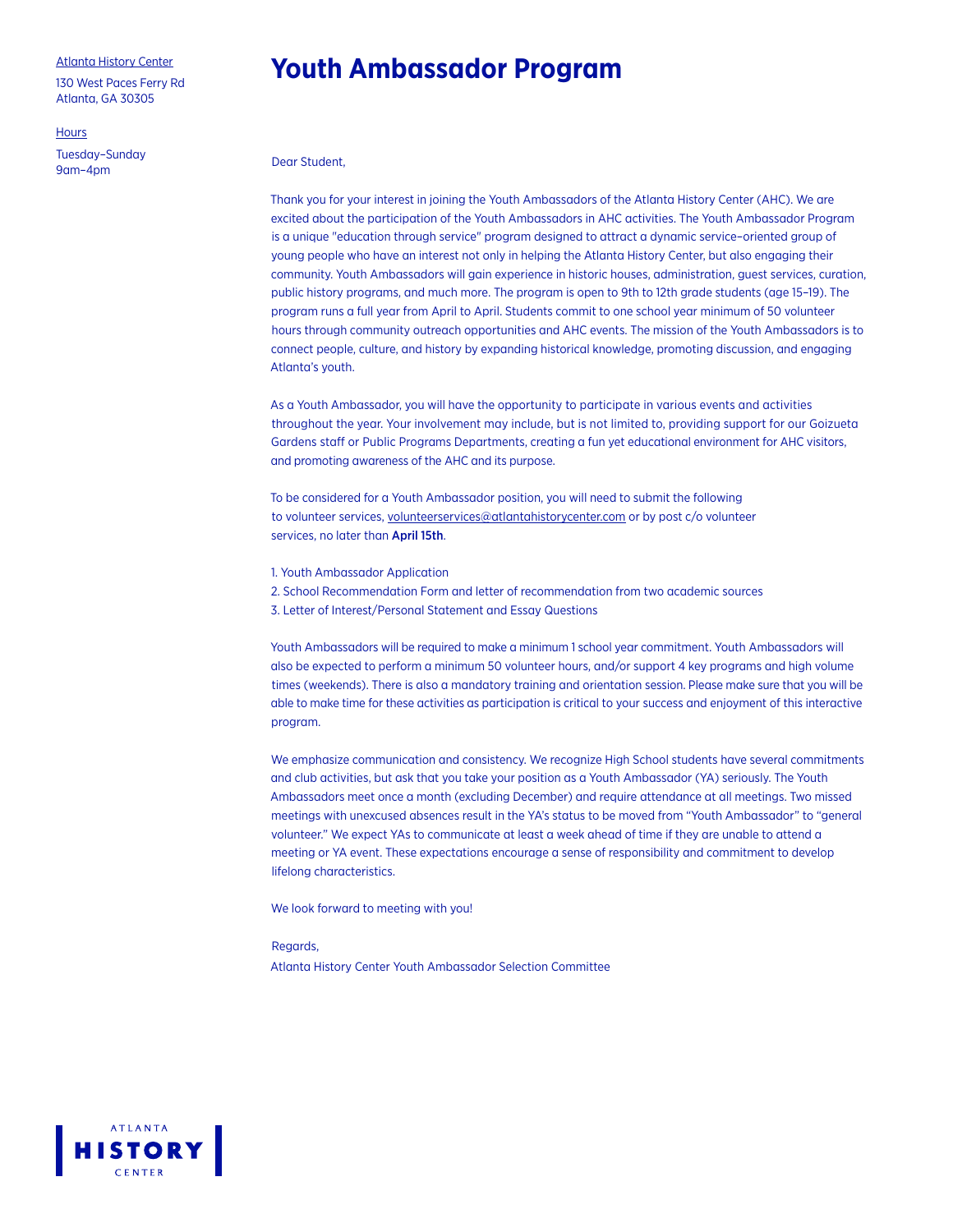130 West Paces Ferry Rd Atlanta, GA 30305

**Hours** 

Tuesday–Sunday

# **Youth Ambassador Program Student Application (1/3)**

### **Student Information**

| <b>Full Name</b>                  |     | <b>Preferred Name</b>        |  |
|-----------------------------------|-----|------------------------------|--|
| Address   City   State   Zip      |     |                              |  |
| Phone   Email                     |     |                              |  |
| Pronouns                          | Age | Date of Birth                |  |
| <b>School Currently Attending</b> |     | <b>Grade Level (current)</b> |  |
| <b>Emergency Contact</b>          |     |                              |  |
|                                   |     |                              |  |

Phone | Email

### **Essay Questions**

Choose three (3) responsibilities from the Youth Ambassador program's description and explain why you are wellsuited to each.

Youth Ambassadors are unpaid volunteers looking to engage both with the Atlanta History Center and the community at-large. General duties include attending monthly meetings to discuss regional and/or national historical events and trends, accruing a minimum of 50 community service hours through outreach opportunities and AHC events, regularly co-leading an preordained activity in the AHC Atrium which educates museum patrons on suffrage, and helping to decorate the AHC facilities for seasonal public programming (ex. Haunted Halloween).

1.

 $2.$ 

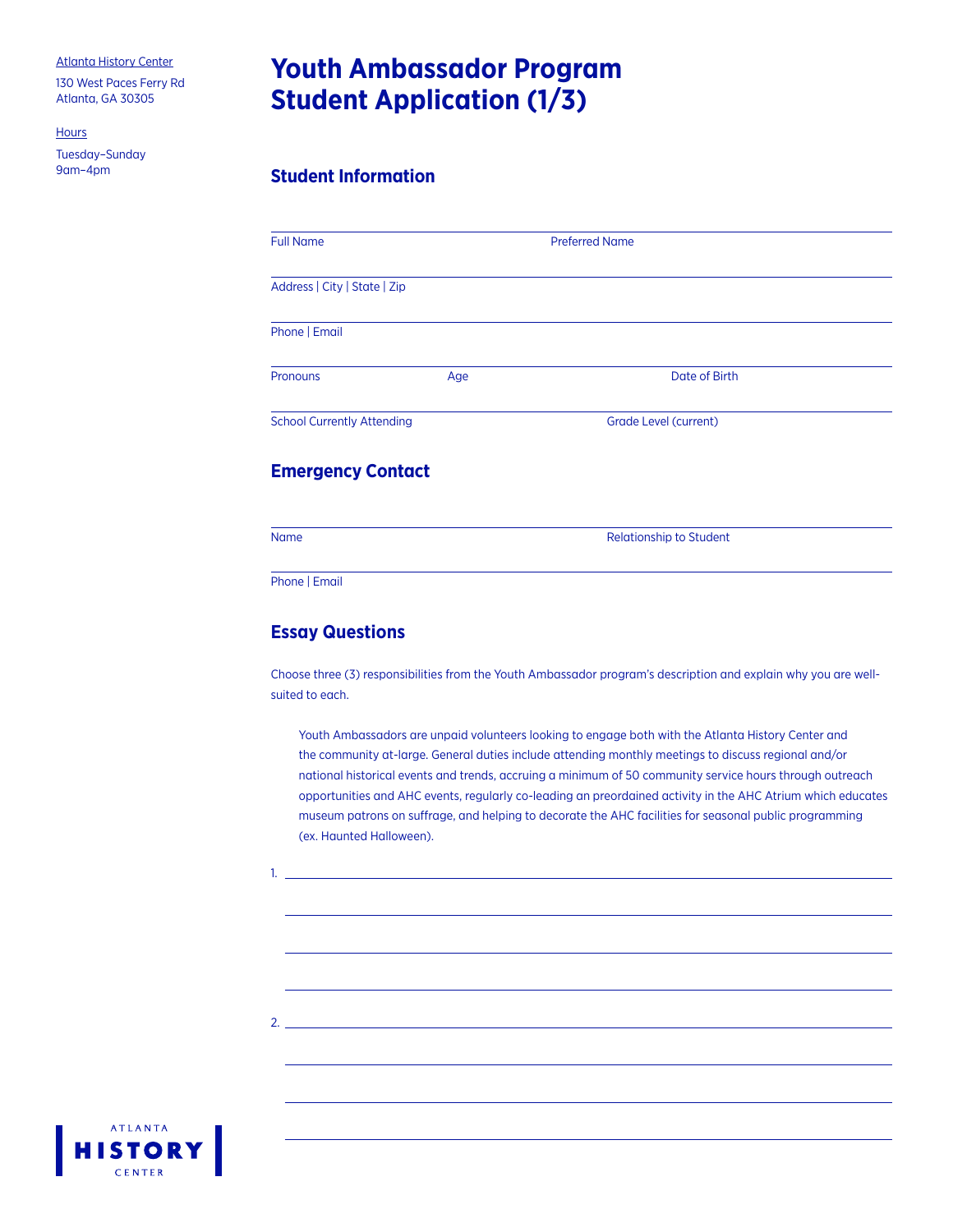130 West Paces Ferry Rd Atlanta, GA 30305

Hours

Tuesday–Sunday  $9$ am–4pm  $3.1$ 

# **Youth Ambassador Program Student Application (2/3)**

What knowledge and/or skills do you have that will enhance your participation as a Youth Ambassador?

Describe a time you performed an act of service, taught someone a new skill, or led by example.

Please list any relevant accessibility needs (ex. allergies, medications, regular food breaks to maintain blood sugar, consistent access to an elevator or ramp, preference for printed instructions, inability to stand for long periods).

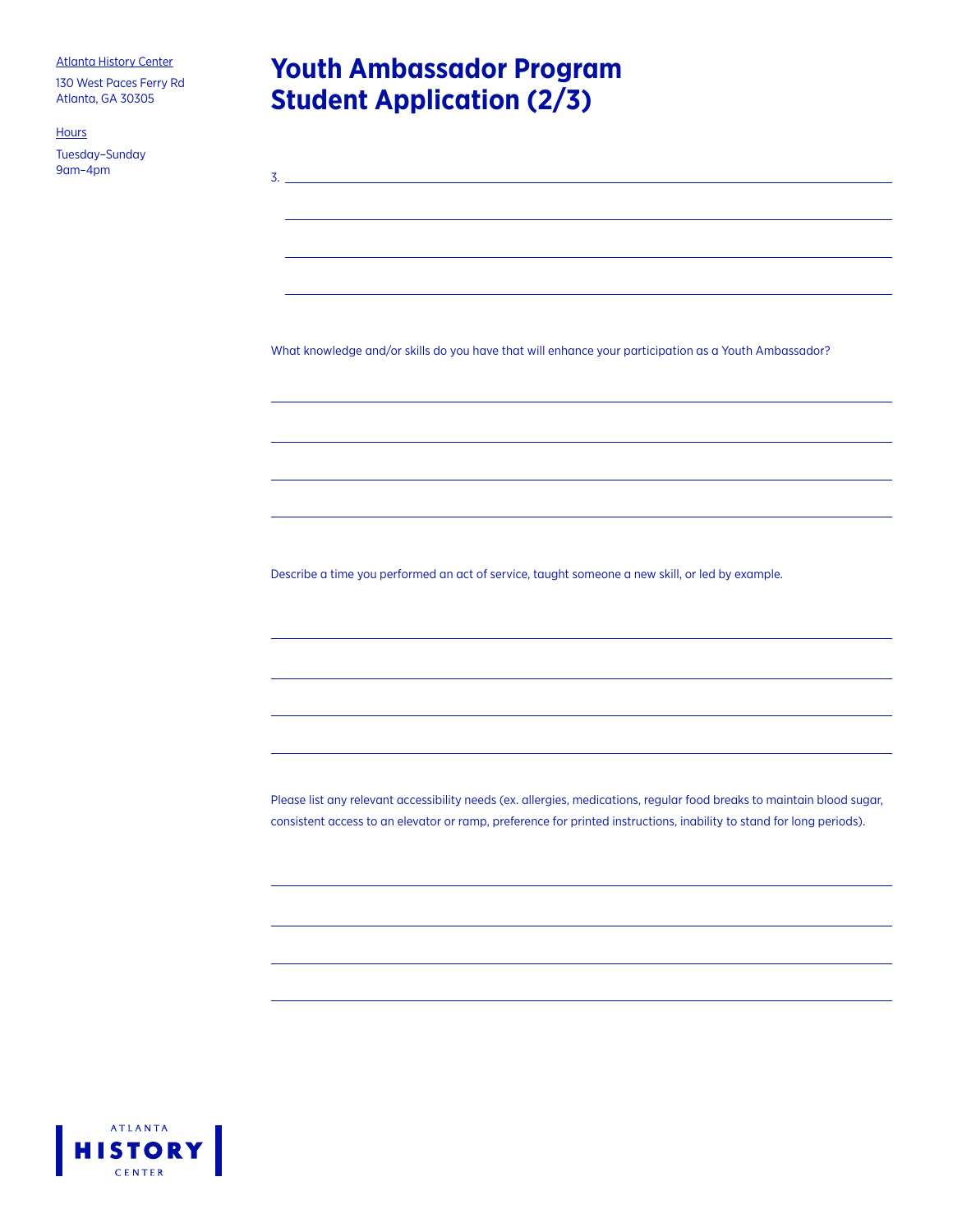130 West Paces Ferry Rd Atlanta, GA 30305

**Hours** 

Tuesday–Sunday

# **Youth Ambassador Program Student Application (3/3)**

### **Personal Statement**

Please tell us about yourself in an attached personal statement that is 500 words or less. When writing your personal statement, you may find it helpful to consider the following questions:

- What in your life story makes you special, unique, or impressive?
- What interests you about the Youth Volunteer program for which you are applying and how did you learn about it?
- Why should you be chosen above the other candidates?

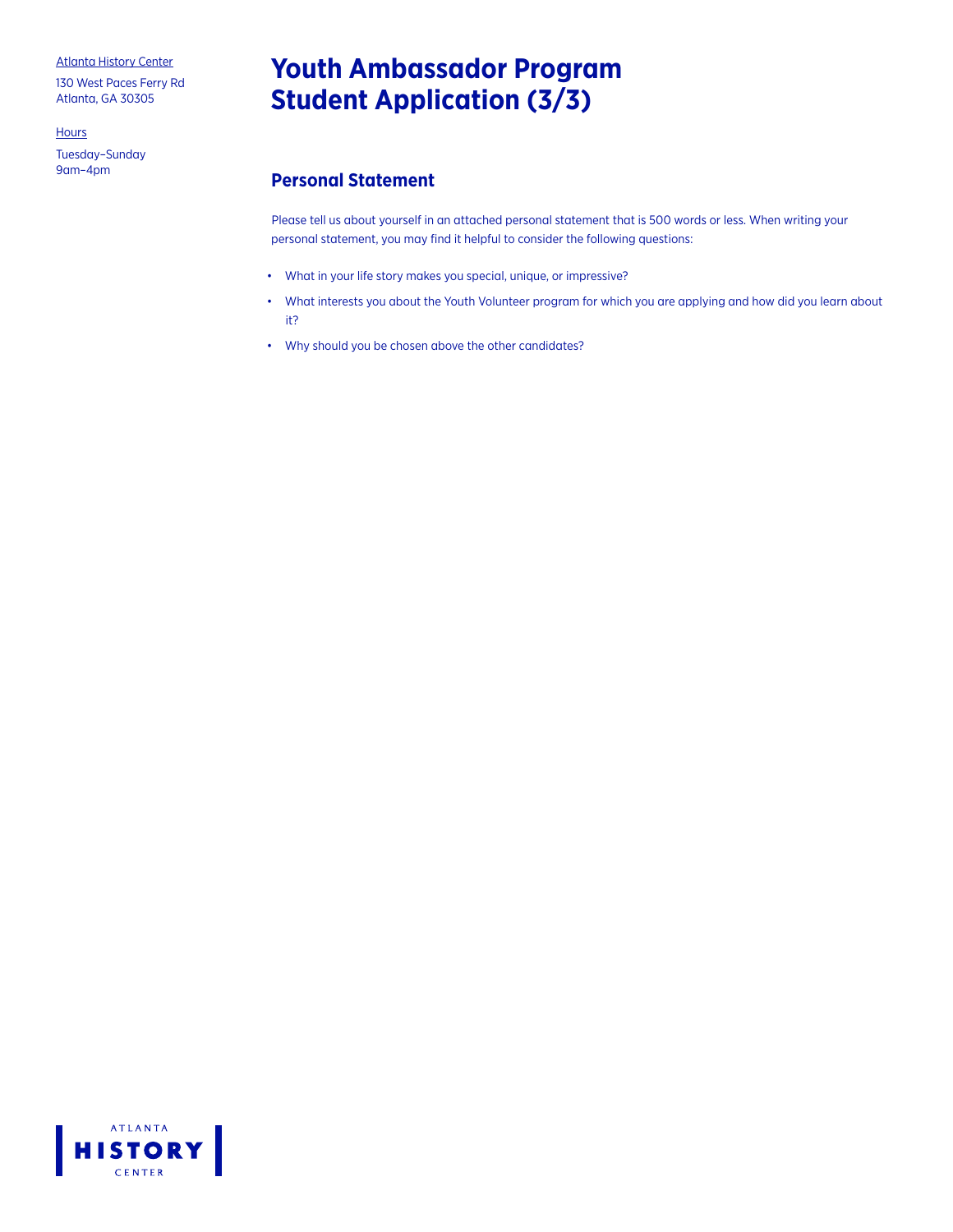130 West Paces Ferry Rd Atlanta, GA 30305

**Hours** 

Tuesday–Sunday

# **Youth Ambassador Program Confidential Teacher/School Recommendation Form (1/2)**

The Atlanta History Center Youth Ambassador Program (YAP) is a forthcoming premier student "Education through Service" program. Through YAP we strive to provide students the opportunity to gain hands on experience, while giving back to their community. Youth Ambassadors (YA) will strengthen and improve interpersonal and leadership skills while supporting long standing AHC programs. YAP will serve as an integral part of special projects and events, bringing a youthful perspective and energy to public programs and ongoing initiatives. We strive to have the highest caliber of student in our program and ask that you assist us in evaluating this student's potential for success by completing this form and returning it to the student in a sealed and stamped with the school logo envelope. Thank you.

|  | <b>Student's Name</b> |
|--|-----------------------|
|  |                       |

School Name

|                                                             | <b>GOOD</b> | <b>FAIR</b> | <b>POOR</b> |
|-------------------------------------------------------------|-------------|-------------|-------------|
| Ability to follow instructions                              |             |             |             |
| Social Skills (gets along well/respect for others)          |             |             |             |
| Demonstrates dependability                                  |             |             |             |
| Self-motivated                                              |             |             |             |
| Demonstrates responsibility (directs energies toward task)  |             |             |             |
| Demonstrates enthusiasm in performing assigned tasks        |             |             |             |
| Strives for excellence                                      |             |             |             |
| Punctual                                                    |             |             |             |
| Mentally alert (organization skills/problem-solving skills) |             |             |             |
| Demonstrates proper etiquette and manners                   |             |             |             |
| Personal appearance/grooming                                |             |             |             |
| Demonstrates integrity/honesty                              |             |             |             |
| Demonstrates optimism and self-respect                      |             |             |             |
| Capacity to try new ideas and increase knowledge            |             |             |             |
| Attitude toward constructive criticism                      |             |             |             |
| Ability to adapt to change                                  |             |             |             |
| Cooperates with others                                      |             |             |             |
| <b>Communication skills</b>                                 |             |             |             |
| Demonstrates attention to detail                            |             |             |             |
| Ability to set realistic goals                              |             |             |             |

Do you recommend this applicant for the Atlanta History Center Youth Ambassador program?

O Yes O No

Supplementary Comments



Signature Date Date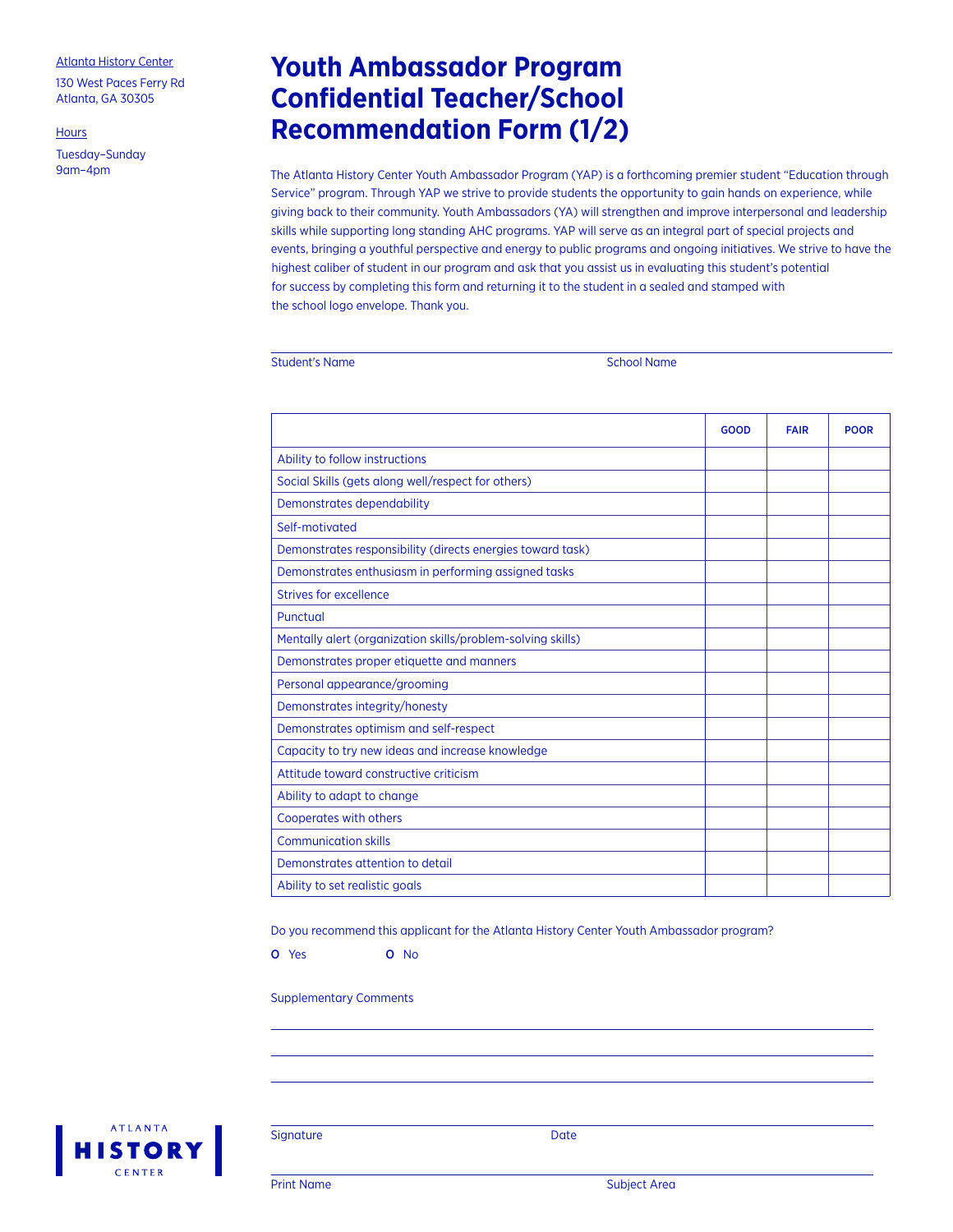130 West Paces Ferry Rd Atlanta, GA 30305

**Hours** 

Tuesday–Sunday

# **Youth Ambassador Program Confidential Teacher/School Recommendation Form (2/2)**

The Atlanta History Center Youth Ambassador Program (YAP) is a forthcoming premier student "Education through Service" program. Through YAP we strive to provide students the opportunity to gain hands on experience, while giving back to their community. Youth Ambassadors (YA) will strengthen and improve interpersonal and leadership skills while supporting long standing AHC programs. YAP will serve as an integral part of special projects and events, bringing a youthful perspective and energy to public programs and ongoing initiatives. We strive to have the highest caliber of student in our program and ask that you assist us in evaluating this student's potential for success by completing this form and returning it to the student in a sealed and stamped with the school logo envelope. Thank you.

School Name

|                                                             | GOOD | <b>FAIR</b> | <b>POOR</b> |
|-------------------------------------------------------------|------|-------------|-------------|
| Ability to follow instructions                              |      |             |             |
| Social Skills (gets along well/respect for others)          |      |             |             |
| Demonstrates dependability                                  |      |             |             |
| Self-motivated                                              |      |             |             |
| Demonstrates responsibility (directs energies toward task)  |      |             |             |
| Demonstrates enthusiasm in performing assigned tasks        |      |             |             |
| Strives for excellence                                      |      |             |             |
| Punctual                                                    |      |             |             |
| Mentally alert (organization skills/problem-solving skills) |      |             |             |
| Demonstrates proper etiquette and manners                   |      |             |             |
| Personal appearance/grooming                                |      |             |             |
| Demonstrates integrity/honesty                              |      |             |             |
| Demonstrates optimism and self-respect                      |      |             |             |
| Capacity to try new ideas and increase knowledge            |      |             |             |
| Attitude toward constructive criticism                      |      |             |             |
| Ability to adapt to change                                  |      |             |             |
| Cooperates with others                                      |      |             |             |
| <b>Communication skills</b>                                 |      |             |             |
| Demonstrates attention to detail                            |      |             |             |
| Ability to set realistic goals                              |      |             |             |

Do you recommend this applicant for the Atlanta History Center Youth Ambassador program?

O Yes O No

Supplementary Comments



Signature Date Date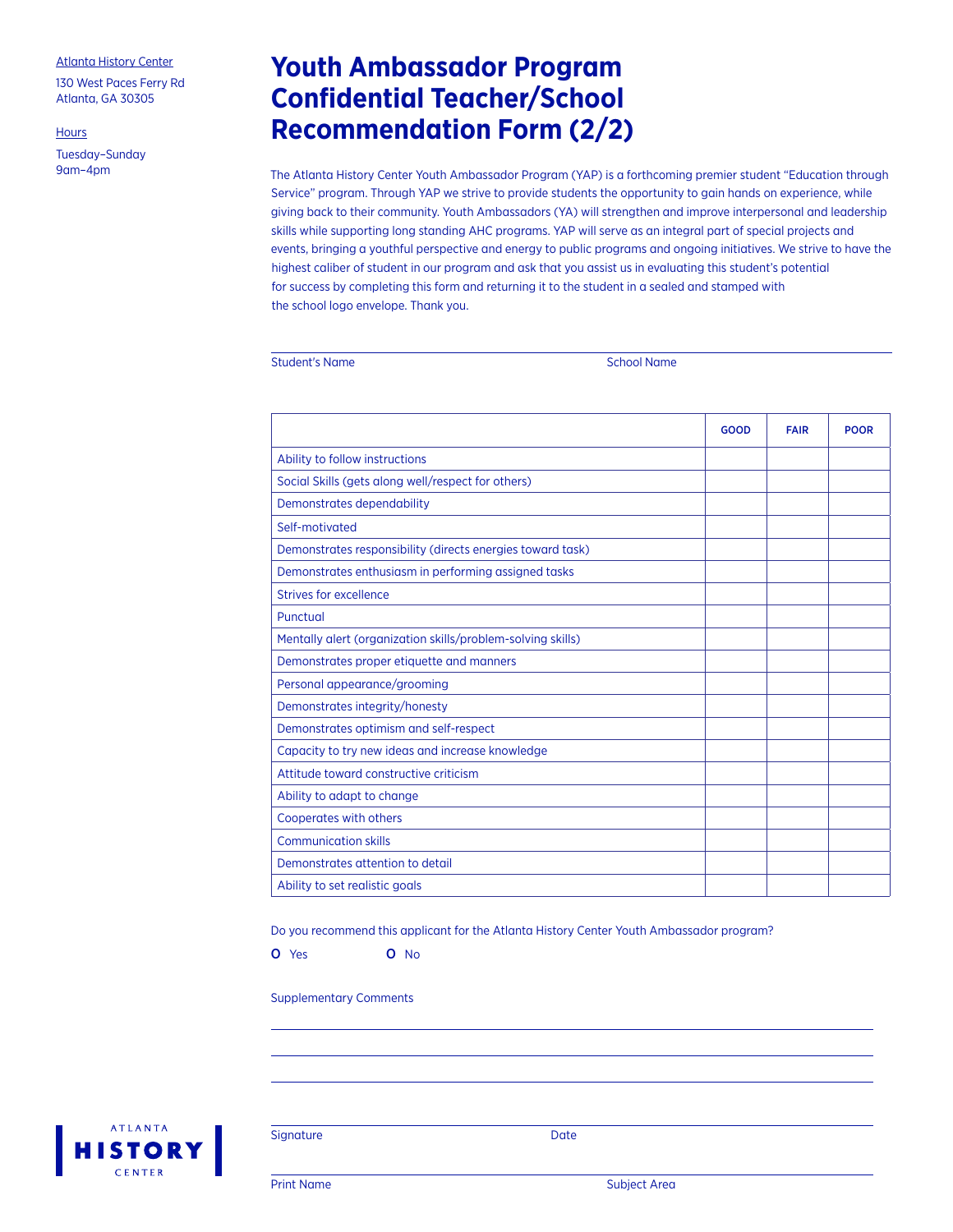130 West Paces Ferry Rd Atlanta, GA 30305

#### **Hours**

Tuesday–Sunday

# **Youth Ambassador Program Reference (1/2)**

### 9am–4pm Please complete and return to:

Volunteer Services Atlanta History Center 130 West Paces Ferry Road Atlanta, Georgia 30305

#### Attention Youth Ambassador Program Applicant

Put your name on the form and give it to an adult that is NOT related to you to complete. This reference form must be completed in order for your application to the Atlanta History Center Youth Ambassador Program to be considered complete. Ask your reference to submit their letter of recommendation directly to Atlanta History Center at the above address no later than 5pm on **March 1st**.

#### For the Adult Providing Reference

The applicant below is applying for the Atlanta History Center Youth Ambassador Program. The Youth Ambassador Program is a yearlong program for teens 15–19 years old who have an interest in volunteering and public service. The applicants we select should show a desire and ability to work on a team and a willingness to commit to a year long program. The focus of the volunteer work is visitor education and service in areas such as Public Programs, Gardening, and Special/ Large Events. Selected Youth Ambassadors will spend much of their time interacting with visitors and participating in various museum responsibilities.

We would appreciate your candid responses, which will be kept confidential. Your comments will aid us in selecting a committed group of teen volunteers. Thank you for your valuable time and assistance. If you have any questions regarding the program, please call Volunteer Services at 404.814.4045.

| <b>Applicant Name</b>                       | Date                |  |
|---------------------------------------------|---------------------|--|
| <b>Reference Name</b>                       | <b>Phone Number</b> |  |
| How long have you known the applicant?      |                     |  |
| In what capacity do you know the applicant? |                     |  |
|                                             |                     |  |
|                                             |                     |  |
|                                             |                     |  |

I recommend the applicant to the Atlanta History Center Youth Ambassador Program:

- O With Great Enthusiasm
- O With Confidence
- O With Some Confidence

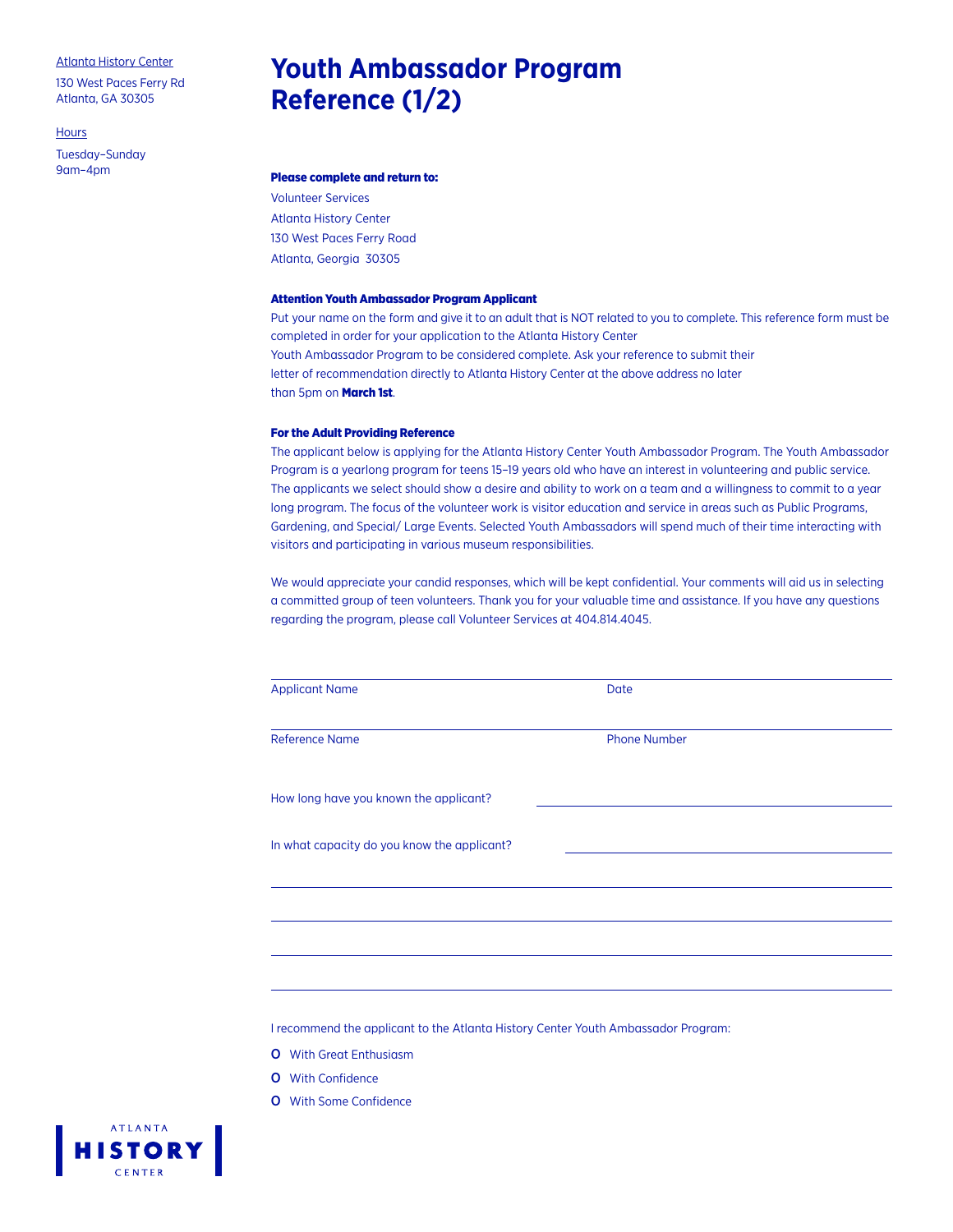130 West Paces Ferry Rd Atlanta, GA 30305

**Hours** 

Tuesday–Sunday

# **Youth Ambassador Program Reference (2/2)**

### 9am–4pm Please complete and return to:

Volunteer Services Atlanta History Center 130 West Paces Ferry Road Atlanta, Georgia 30305

#### Attention Youth Ambassador Program Applicant

Put your name on the form and give it to an adult that is NOT related to you to complete. This reference form must be completed in order for your application to the Atlanta History Center Youth Ambassador Program to be considered complete. Ask your reference to submit their letter of recommendation directly to the Atlanta History Center at the above address no later than 5pm on April 15th.

#### For the Adult Providing Reference

The applicant below is applying for the Atlanta History Center Youth Ambassador Program. The Youth Ambassador Program is a yearlong program for teens 15–19 years old who have an interest in volunteering and public service. The applicants we select should show a desire and ability to work on a team and a willingness to commit to a year long program. The focus of the volunteer work is visitor education and service in areas such as Public Programs, Gardening and Special/ Large Events. Selected Youth Ambassadors will spend much of their time interacting with visitors and participating in various museum responsibilities.

We would appreciate your candid responses, which will be kept confidential. Your comments will aid us in selecting a committed group of teen volunteers. Thank you for your valuable time and assistance. If you have any questions regarding the program, please call Volunteer Services at 404.814.4045.

| <b>Applicant Name</b>                       | Date                |
|---------------------------------------------|---------------------|
| <b>Reference Name</b>                       | <b>Phone Number</b> |
| How long have you known the applicant?      |                     |
| In what capacity do you know the applicant? |                     |
|                                             |                     |
|                                             |                     |

I recommend the applicant to the Atlanta History Center Youth Ambassador Program:

- O With Great Enthusiasm
- O With Confidence
- O With Some Confidence

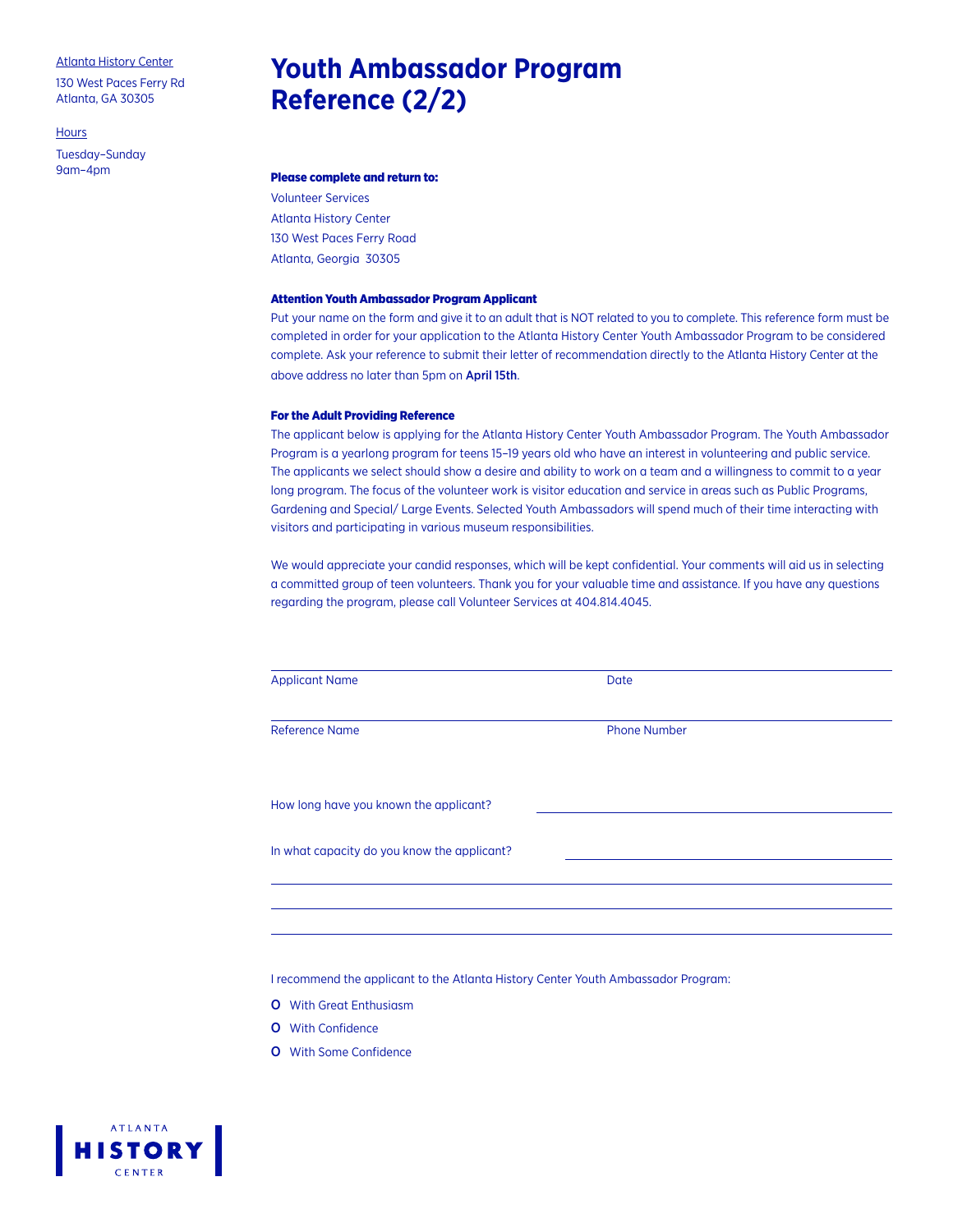130 West Paces Ferry Rd Atlanta, GA 30305

**Hours** 

Tuesday–Sunday 9am–4pm

### **Youth Ambassador Program Frequently Asked Questions**

#### **What is the Youth Ambassador program?**

The Youth Ambassador program is designed to attract a dynamic, service-oriented group of young people who have an interest in developing leadership competencies by supporting Atlanta History Center further its mission of connecting people, history, and culture.

#### **Who supervises, communicates schedules, and trains the Youth Ambassadors?**

Because we are an indoor/outdoor hands-on environment of a living history site, we provide ongoing supervision by our staff. Each volunteer shift is typically 4 hours. These times may vary based on the scheduled time of the event for which the Youth Ambassador is volunteering.

#### **What kind of tasks do Youth Ambassadors perform?**

Youth Ambassadors will participate in various events and activities throughout the course of the year. Their involvement may include providing support for Public Programs or Gardens, creating a fun yet educational environment for AHC visitors and/or promoting awareness of the AHC and its purpose.

#### **What age range is considered?**

The program is open to participants in grades 9–12 who are between 15–19 years of age at thecommencement of the program. Applicants may be 14 at the time of applying, provided that they will turn 15 before their designated start date. A Youth Ambassador's designated start date can be no later than Labor Day.

#### **How are participants selected?**

We review a written application, an interview, and letters of recommendation.

#### **If Youth Ambassadors are retained, are opportunities for advancement within the program provided?**

We look at our Youth Ambassadors as potential future adult volunteers, interns, and employees; by investing in this program, we hope to retain them. As Youth Ambassadors grow older, we provide different levels of responsibilities within the program that they can aspire to and help keep them engaged.

#### **How long does the program last?**

The program session is 12 months, with summer mainly consisting of orientation and training.

#### **How often do they volunteer?**

We require Youth Ambassadors to volunteer for at least four large programs per session with a minimum of 50 total hours. Monthly training counts toward volunteer hours.

#### **What kind of training is provided, and how is it made youth-friendly?**

We hold 4 mandatory 2 hour training sessions. These will cover institutional information, safety, basics of interpretation, basic overview of historic content, orientation to the historic site, as well as policies and procedures. Each session will also feature an orientation from one or more departments that the YA will work with during their tenure. We also have mandatory monthly YA meetings and on-site training sessions for continued education.

#### **Who should I contact if I am interested in this program or want more information?**

Volunteer Services volunteerservices@atlantahistorycenter.com 404.814.4045